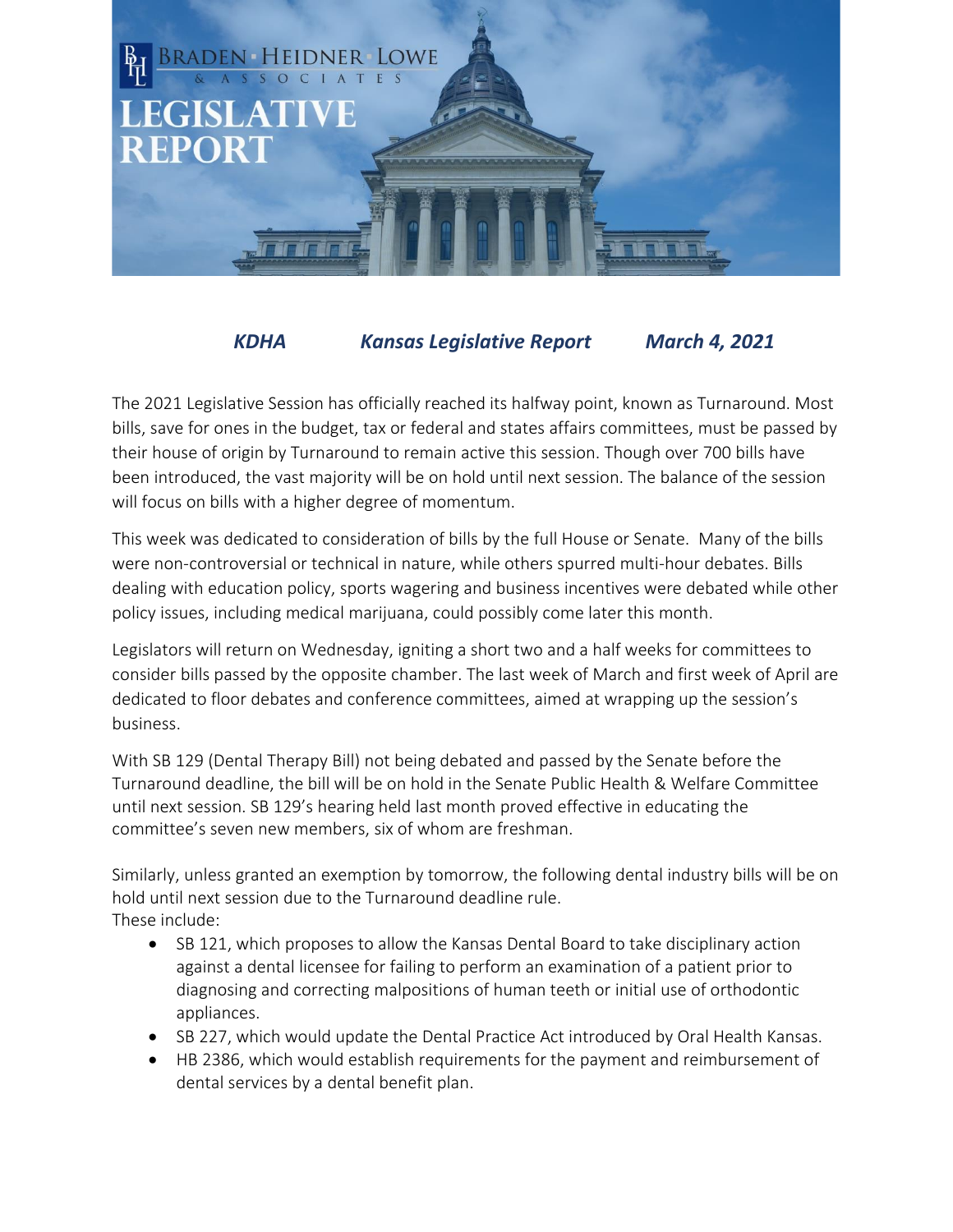Thank you and please let us know if you have any questions. Please see below for the bill matrix.

Travis Lowe



| <b>Bill Number</b><br>and Sponsor                                     | <b>Bill Subject</b>                                                                                                                                                                                                                                                                                                                                          | <b>Current Status</b>                  | <b>Last Action</b>                                                                                                                        |  |
|-----------------------------------------------------------------------|--------------------------------------------------------------------------------------------------------------------------------------------------------------------------------------------------------------------------------------------------------------------------------------------------------------------------------------------------------------|----------------------------------------|-------------------------------------------------------------------------------------------------------------------------------------------|--|
| <b>SB</b> 10<br>Richard Hilderbrand, R-<br>13 <sub>th</sub>           | Enacting the right to earn a living act to minimize<br>unnecessary occupational licensing and regulation                                                                                                                                                                                                                                                     | In Senate<br>Commerce                  | $01/20/2021$ - Senate<br>Scheduled Hearing in<br>Commerce: Wednesday,<br>1/27, 10:30 AM, Rm<br>546-S                                      |  |
|                                                                       |                                                                                                                                                                                                                                                                                                                                                              |                                        |                                                                                                                                           |  |
| <b>SB</b> 34<br>Senate Federal and State<br><b>Affairs Committee</b>  | Sunsetting administrative rules and regulations five years<br>after adoption unless extended by the legislature                                                                                                                                                                                                                                              | In Senate Federal<br>and State Affairs | $01/21/2021$ - Senate<br>Scheduled Hearing in<br><b>Federal and State</b><br>Affairs: Tuesday, 1/26,<br>10:30 AM, Rm 144-S                |  |
|                                                                       |                                                                                                                                                                                                                                                                                                                                                              |                                        |                                                                                                                                           |  |
| <b>SB</b> 121<br>Senate Public Health and<br><b>Welfare Committee</b> | Updating certain provisions of the Kansas dental practice<br>act                                                                                                                                                                                                                                                                                             | In Senate Public                       | 02/02/2021 - Senate<br>Health and Welfare Referred to Public Health<br>and Welfare                                                        |  |
|                                                                       |                                                                                                                                                                                                                                                                                                                                                              |                                        |                                                                                                                                           |  |
| SB 129<br>Senate Public Health and<br><b>Welfare Committee</b>        | Providing for the licensure of dental therapists                                                                                                                                                                                                                                                                                                             | In Senate Public                       | 02/10/2021 - Senate<br>Health and Welfare Scheduled Hearing in<br>Public Health and<br>Welfare: Wednesday,<br>2/17, 8:30 AM, Rm 142-<br>S |  |
|                                                                       |                                                                                                                                                                                                                                                                                                                                                              |                                        |                                                                                                                                           |  |
| SB 137<br><b>Senate Commerce</b><br>Committee                         | Expanding the military spouse and service member's<br>expedited licensure law to all applicants who have<br>established or intend to establish residency in Kansas,<br>providing for licenses in an emergency declared by the<br>legislature, allowing telemedicine by out-of-state healthcare<br>providers and permitting the use of electronic credentials | In Senate<br>Commerce                  | 02/17/2021 - Senate<br>Scheduled Hearing in<br>Commerce: Tuesday,<br>2/23, 10:30 AM, Rm<br>546-S                                          |  |